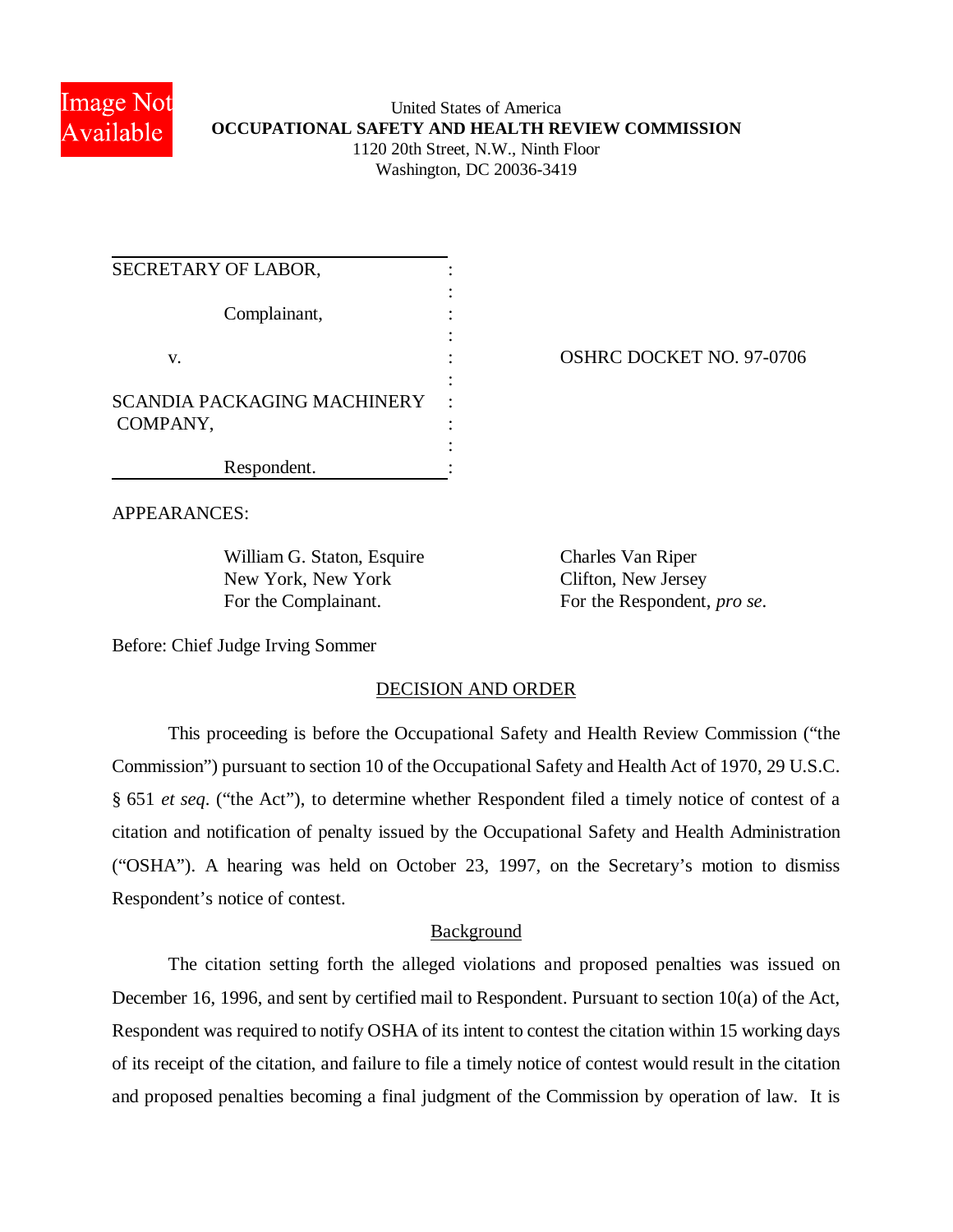undisputed that Respondent received the citation on December 20, 1996, and that January 14, 1997, was the date the notice of contest was due. It is also undisputed that on April 3, 1997, Respondent filed a letter requesting an informal conference and objecting to the proposed penalties, and that on May 15, 1997, Respondent filed another letter requesting that its case be docketed with the Commission. The Secretary filed her motion to dismiss on June 18, 1997.

#### Discussion

The record plainly shows that Respondent did not provide notice of its intent to contest the citation and proposed penalties until well after the expiration of the 15-working-day period. The issue in this case is whether the untimely filing may be excused under the circumstances. An otherwise untimely notice of contest may be accepted where the delay in filing was caused by deception on the part of the Secretary or by the Secretary's failure to follow proper procedures. An employer is also entitled to relief under Federal Rule of Civil Procedure 60(b)(1) if it demonstrates that the Commission's final order was entered as a result of "mistake, inadvertence, surprise, or excusable neglect,"or under Federal Rule of Civil Procedure 60(b)(6) for mitigating circumstances such as absence, illness, or a disability which would prevent a party from protecting its interests. *See Branciforte Builders, Inc.*, 9 BNA OSHC 2113 (No. 80-1920, 1981). There is no contention and no evidence in this case that the Secretary acted improperly or that any Rule 60(b)(6) factors are present. Rather, Respondent asserts that the wording in the citation was confusing, that it did not understand that not filing a notice of contest would result in the penalties being assessed, and that the penalties represented a significant financial burden. *See* C-3, Respondent's April 3, 1997 letter. The question to be answered, therefore, is whether Respondent is entitled to relief pursuant to Rule 60(b)(1).

Charles VanRiper, Respondent's plant manager and the individual authorized to appear on the company's behalf, testified that the subject inspection was the first that the plant had ever experienced and that neither he nor anyone else at the facility was familiar with the process. He further testified that he focused on abating the cited conditions, some of which were corrected while the OSHA compliance officer was still there, that he assumed that as long as all of the alleged violations were abated the company would not be further penalized, and that he was not aware of the notice of contest filing requirement until he received a past-due notice from OSHA in regard to the penalties. VanRiper initially indicated his belief that the citation forms were unclear with respect to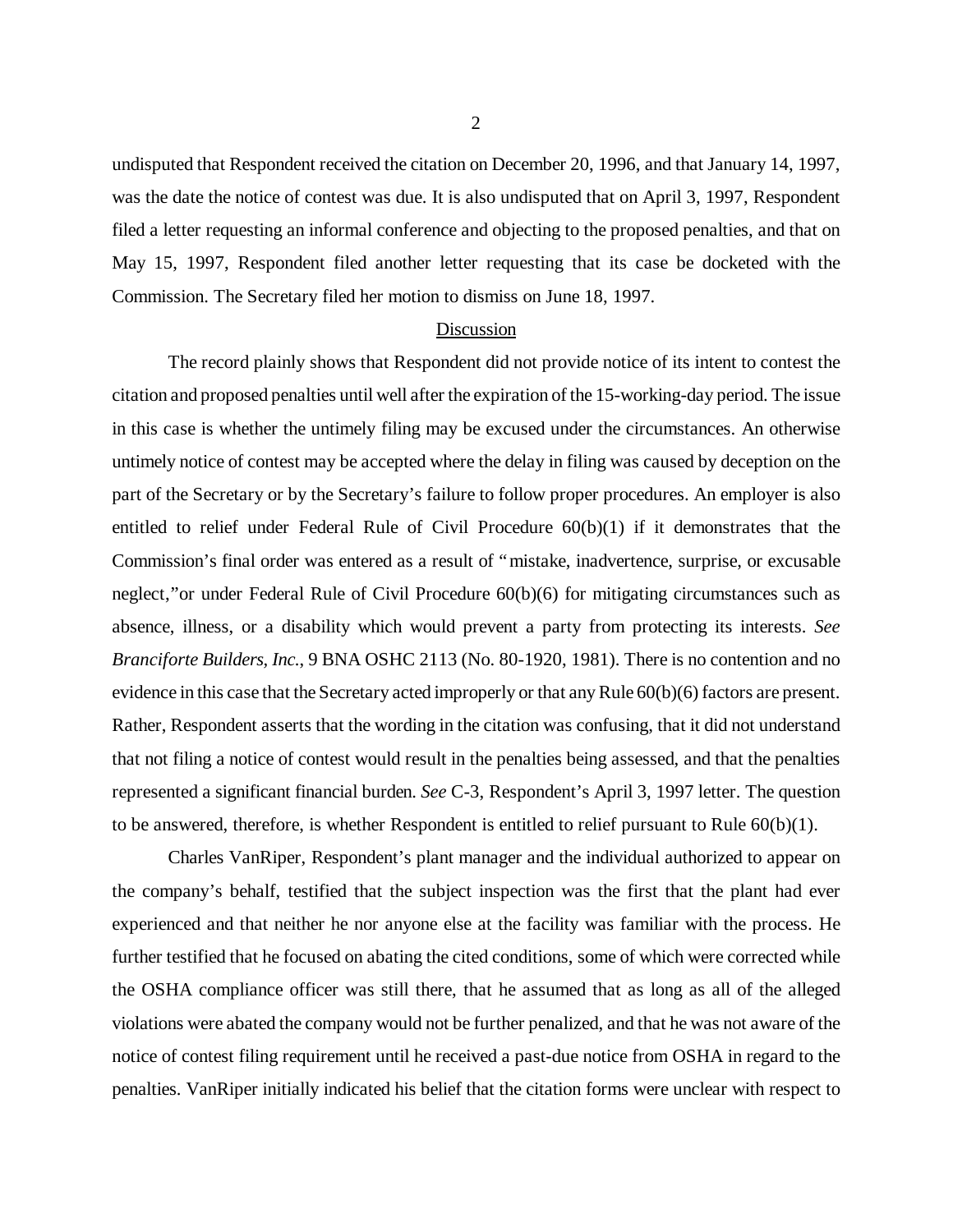the consequences of failing to file a notice of contest within 15 days; however, he then conceded that a careful reading of the forms rendered their meaning "crystal clear" and that the failure to comply with the filing requirement had been his mistake. (Tr. 27-36).

The cover letter to the citation issued to Respondent states, in the first paragraph, as follows:

You must abate the violations referred to in this Citation by the dates listed and pay the penalties proposed, unless within 15 working days ... from your receipt of this Citation and Notification of Penalty you mail a notice of contest to the U.S. Department of Labor Area Office at the address shown above. Please refer to the enclosed booklet (OSHA 3000) which outlines your rights and responsibilities and which should be read in conjunction with this form.

In addition, page 2 of the cover letter has a paragraph which provides as follows:

**Right to Contest** - You have the right to contest this Citation and Notification of Penalty. You may contest all citation items or only individual items. You may also contest proposed penalties and/or abatement dates without contesting the underlying violations. **Unless you inform the Area Director in writing that you intend to contest the citation(s) and/or proposed penalty(ies) within 15 working days after receipt, the citation(s) and the proposed penalty(ies) will become a final order of the Occupational Safety and Health Review Commission and may not be reviewed by any court or agency.**

On the basis of the record, Respondent is not entitled to Rule  $60(b)(1)$  relief. The Commission has held that the OSHA citation "plainly state(s) the requirement to file a notice of contest within the prescribed time period." *Roy Kay, Inc.*, 13 BNA OSHC 2021, 2022 (No. 88-1748, 1989). *See also Acrom Constr. Serv., Inc.*, 15 BNA OSHC 1123, 1126 (No. 88-2291, 1991). The Commission has further held that the OSHA 3000 booklet, noted above, also provides an "additional, straightforward explanation" of the need to file a timely contest.<sup>1</sup> *Keefe Earth Boring Co.*, 14 BNA OSHC 2187, 2192 (No. 88-2521, 1991). Finally, it is well settled that ignorance of procedural rules does not constitute "excusable neglect" within the meaning of Rule 60(b) and that, moreover, Rule 60(b) cannot be invoked "to give relief to a party who has chosen a course of action which in retrospect appears unfortunate or where error or miscalculation is traceable really to a lack of care." *Roy Kay, Inc.*, 13 BNA OSHC 2021, 2022 (No. 88-1748, 1989) (citations omitted). While I am sympathetic

<sup>&</sup>lt;sup>1</sup>The record shows that the OSHA 3000 booklet was included with the citations sent to Respondent, and that the compliance officer who conducted the inspection advised VanRiper of the 15-day notice of contest filing requirement during the closing conference. (Tr. 7-9; 19).